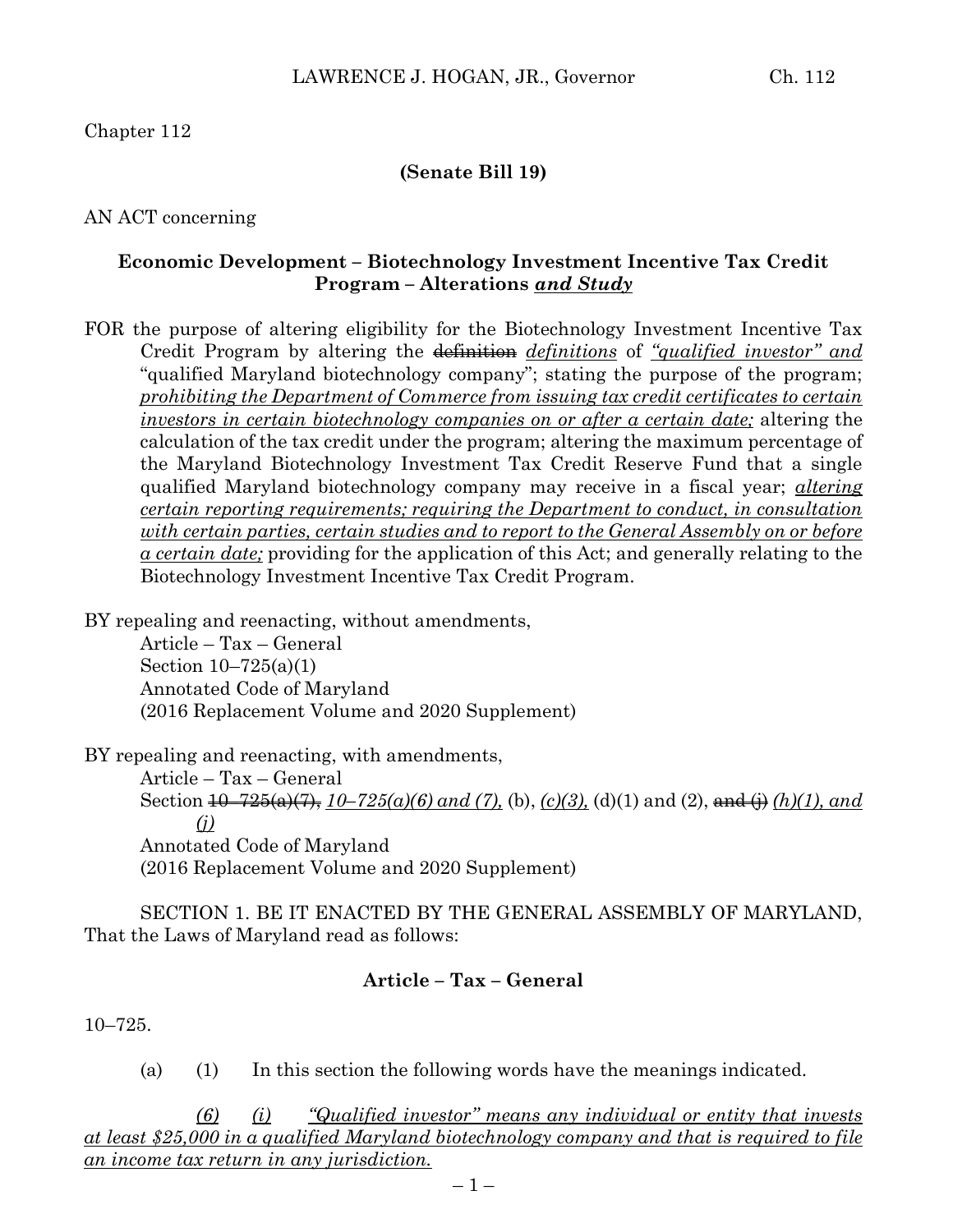### Ch. 112 2021 LAWS OF MARYLAND

#### *(ii) "Qualified investor" does not include:*

*1. a qualified pension plan, individual retirement account, or other qualified retirement plan under the Employee Retirement Income Security Act of 1974, as amended, or fiduciaries or custodians under such plans, or similar tax–favored plans or entities under the laws of other countries; OR*

## *2. A FOUNDER OR CURRENT EMPLOYEE OF THE QUALIFIED MARYLAND BIOTECHNOLOGY COMPANY, IF THE COMPANY HAS BEEN IN ACTIVE BUSINESS FOR MORE THAN 5 YEARS.*

(7) (i) "Qualified Maryland biotechnology company" means a biotechnology company that:

1. has its headquarters and base of operations in this State;

2. has fewer than 50 full–time employees;

3. **[**except as provided in subparagraph (ii) of this paragraph,**]** has been in active business no longer than 12 years;

4. does not have its securities publicly traded on any exchange; **[**and**]**

5. has been certified as a biotechnology company by the Department**; AND**

**6. HAS RECEIVED IN THE AGGREGATE NOT MORE THAN \$7,000,000 IN TAX CREDITS THE QUALIFIED INVESTORS IN THE COMPANY HAVE NOT RECEIVED MORE THAN \$7,000,000 IN TAX CREDITS IN THE AGGREGATE UNDER THIS SECTION**.

(ii) "Qualified Maryland biotechnology company" includes**[**:

1. a company that has been in active business for up to 15 years if the Department determines that the company requires additional time to complete the process of regulatory approval;

2. a company that has been in active business no longer than 12 years from the date the company first received a qualified investment under this section; or

3.**]** a company that, within 2 months of the receipt of the investment, has met the requirements of subparagraph (i) of this paragraph.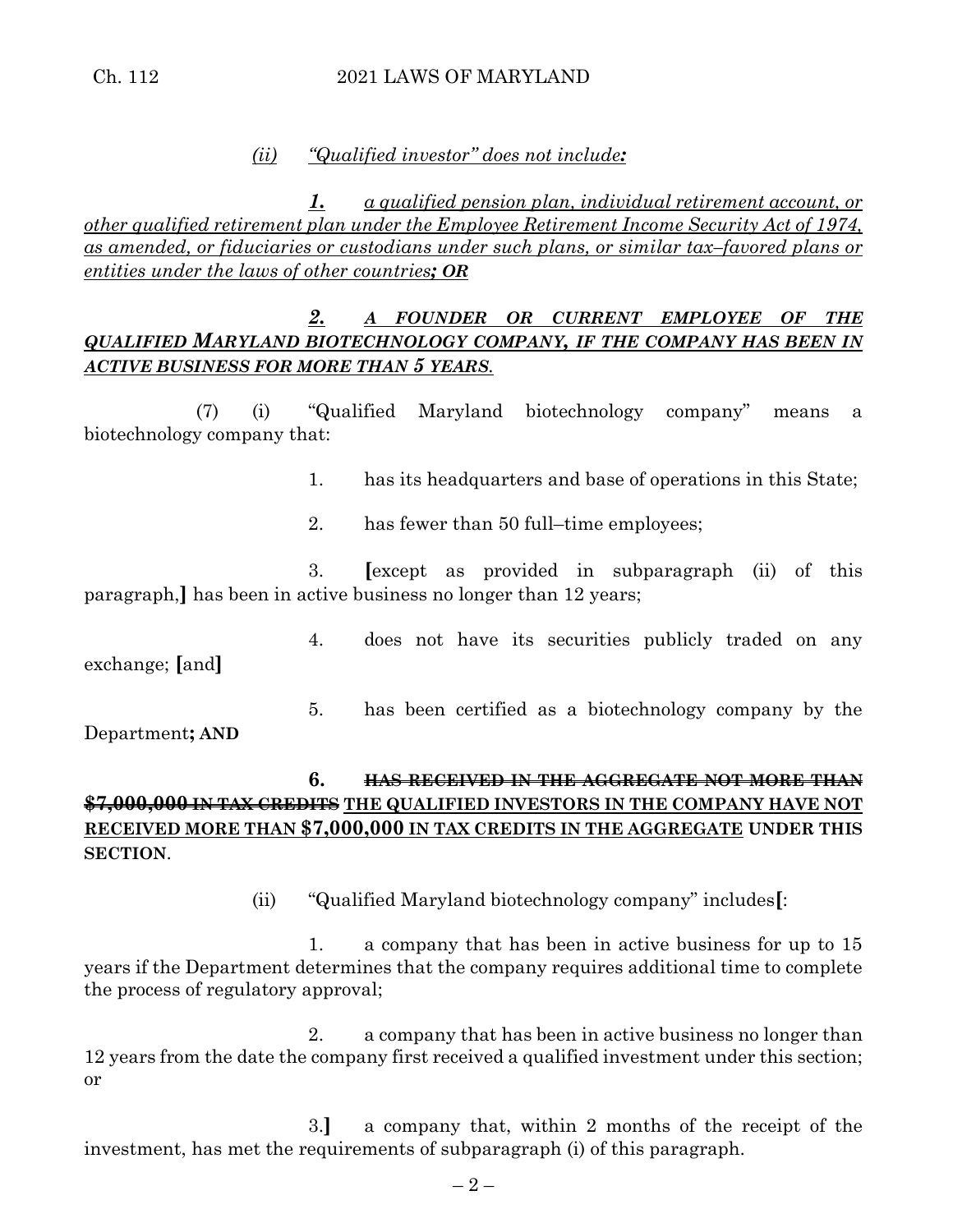(b) **(1) THE BIOTECHNOLOGY INVESTMENT INCENTIVE TAX CREDIT IS INTENDED TO FOSTER THE GROWTH OF MARYLAND'S BIOTECHNOLOGY INDUSTRY BY INCENTIVIZING INVESTMENT IN EARLY STAGE COMPANIES WITH THE GOAL OF INCREASING THE NUMBER OF COMPANIES DEVELOPING BIOTECHNOLOGIES IN MARYLAND, INCREASING OVERALL INVESTMENTS IN THE BIOTECHNOLOGY SECTOR, AND INCREASING THE NUMBER OF INDIVIDUAL INVESTORS ACTIVELY INVESTING IN MARYLAND'S LIFE SCIENCES COMPANIES.**

**[**(1)**] (2)** Subject to paragraphs **[**(2) and**]** (3) **AND (4)** of this subsection and subsections (d) and (e) of this section, for the taxable year in which an investment in a qualified Maryland biotechnology company is made, a qualified investor may claim a credit against the State income tax in an amount equal to the amount of tax credit stated in the final credit certificate approved by the Secretary for the investment as provided under this section.

**[**(2)**] (3)** To be eligible for the tax credit described in paragraph **[**(1)**] (2)** of this subsection, the qualified investor shall be:

(i) for a company, duly organized and in good standing in the jurisdiction under the laws under which it is organized;

(ii) for a company, in good standing and authorized or registered to do business in the State;

(iii) current in the payment of all tax obligations to the State or any unit or subdivision of the State; and

(iv) not in default under the terms of any contract with, indebtedness to, or grant from the State or any unit or subdivision of the State.

**[**(3)**] (4)** To be eligible for the tax credit described in paragraph **[**(1)**] (2)** of this subsection, the qualified investor may not, after making the proposed investment, own or control more than 25% of the equity interests in the qualified Maryland biotechnology company in which the investment is to be made.

*(c) (3) (I) [The] SUBJECT TO SUBPARAGRAPH (II) OF THIS PARAGRAPH, THE Department shall:*

*[(i)] 1. approve all applications that qualify for credits under this section on a first–come, first–served basis; and*

*[(ii)] 2. within 30 days of receipt of an application, certify the amount of any approved tax credits to a qualified investor.*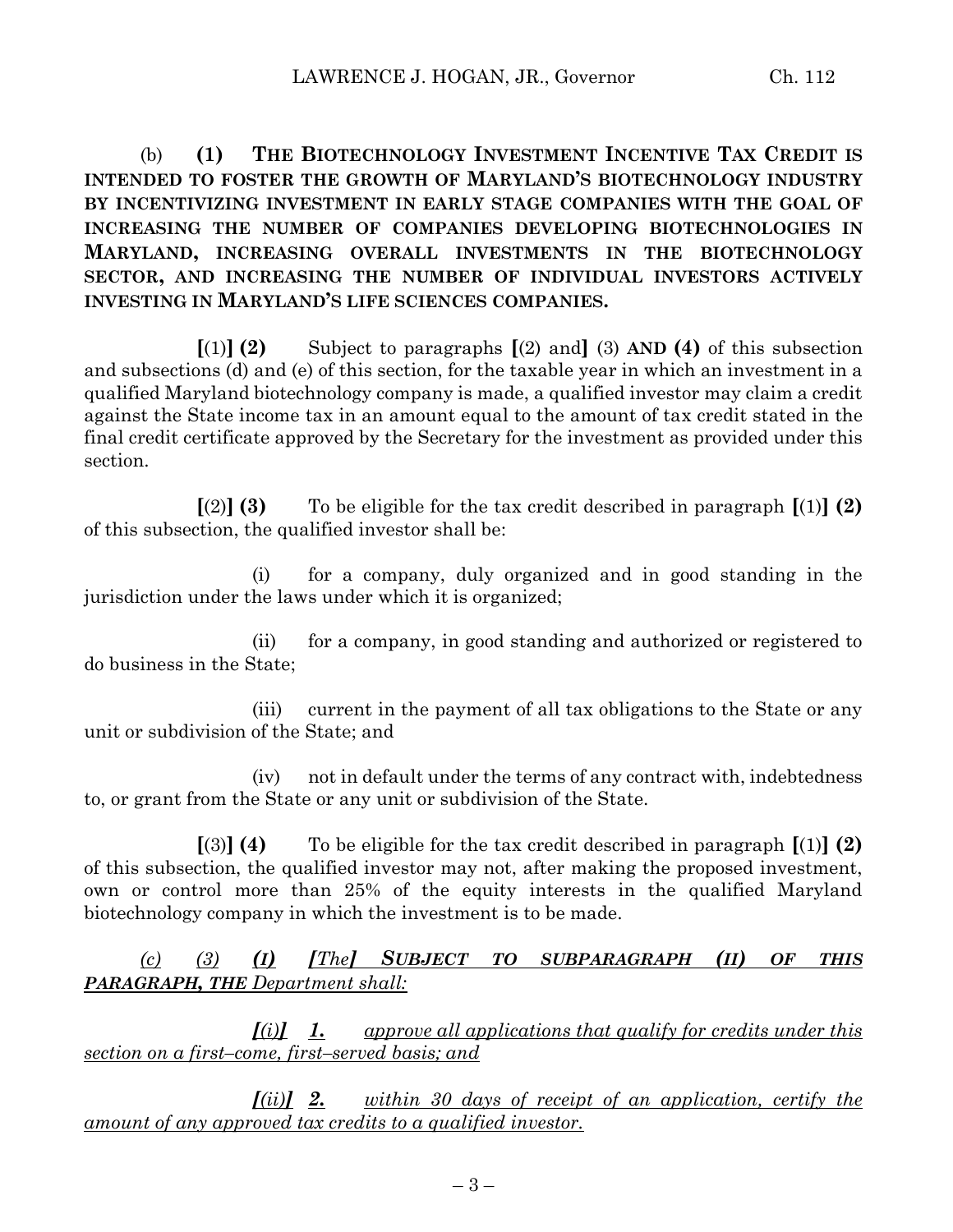# *(II) THE DEPARTMENT MAY NOT ISSUE ANY TAX CREDIT CERTIFICATES UNDER THIS SECTION AFTER JUNE 30, 2028.*

(d) (1) The tax credit allowed in an initial tax credit certificate issued under this section is:

(i) except as provided in item (ii) of this paragraph, **[**50%**] 33%** of the investment in a qualified Maryland biotechnology company, not to exceed \$250,000; or

(ii) if a qualified Maryland biotechnology company is located in Allegany, Dorchester, Garrett, or Somerset counties, **[**75%**] 50%** of the investment in the qualified Maryland biotechnology company, not to exceed \$500,000.

(2) During any fiscal year, the Secretary may not certify eligibility for tax credits for investments in a single qualified Maryland biotechnology company that in the aggregate exceed **[**15%**] 10%** of the total appropriations to the Maryland Biotechnology Investment Tax Credit Reserve Fund for that fiscal year.

*(h) (1) In accordance with § 2.5–109 of the Economic Development Article, the Department shall report on:*

*(I) the initial tax credit certificates awarded under this section for the calendar year, INCLUDING THE NUMBER OF INITIAL TAX CREDIT CERTIFICATES AWARDED TO QUALIFIED INVESTORS FOR INVESTMENTS IN QUALIFIED MARYLAND*  **BIOTECHNOLOGY COMPANIES THAT WERE NOT CERTIFIED BY THE DEPARTMENT IN** *THE PREVIOUS CALENDAR YEAR; AND*

*(II) FOR EACH QUALIFIED MARYLAND BIOTECHNOLOGY COMPANY THAT RECEIVES AN INVESTMENT FOR WHICH AN INITIAL TAX CREDIT CERTIFICATE IS AWARDED UNDER THIS SECTION FOR THE CALENDAR YEAR:*

*1. THE NUMBER OF YEARS THAT THE COMPANY HAS BEEN IN ACTIVE BUSINESS; AND*

## *2. THE NUMBER OF YEARS THAT QUALIFIED INVESTORS IN THE COMPANY HAVE RECEIVED TAX CREDITS UNDER THIS SECTION.*

(i) If a company receives an investment under subsection  $[(a)(7)(ii)3]$   $(A)(7)(II)$ of this section and fails to satisfy the requirements for a qualified Maryland biotechnology company within 2 months, the Department shall revoke any final tax credit certificates that have been issued and recapture any tax credits already claimed by the qualified investor.